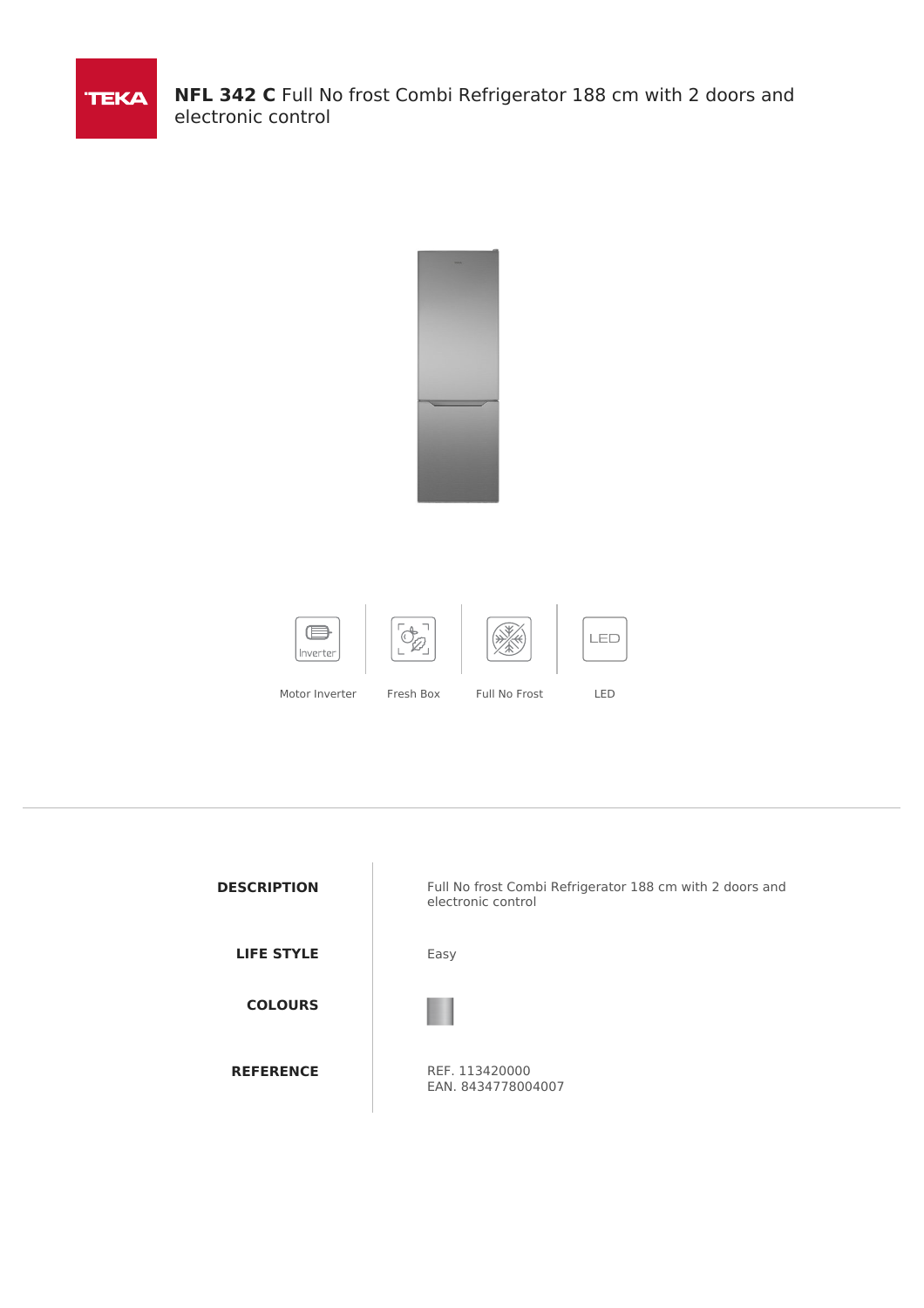# **NFL 342 C**

**TEKA** 

**FEATURES** Free Standing bottom freezer refrigerator Full No Frost Electronic adjustable thermostat on fridge 2 FreshBox drawers Safety glass shelves Fast freezing and fast cooling function Front adjustable feet LED Illumination Reversible doors Climate class: N/T Total capacity (gross/net): 325 / 302 litres Ice cube tray included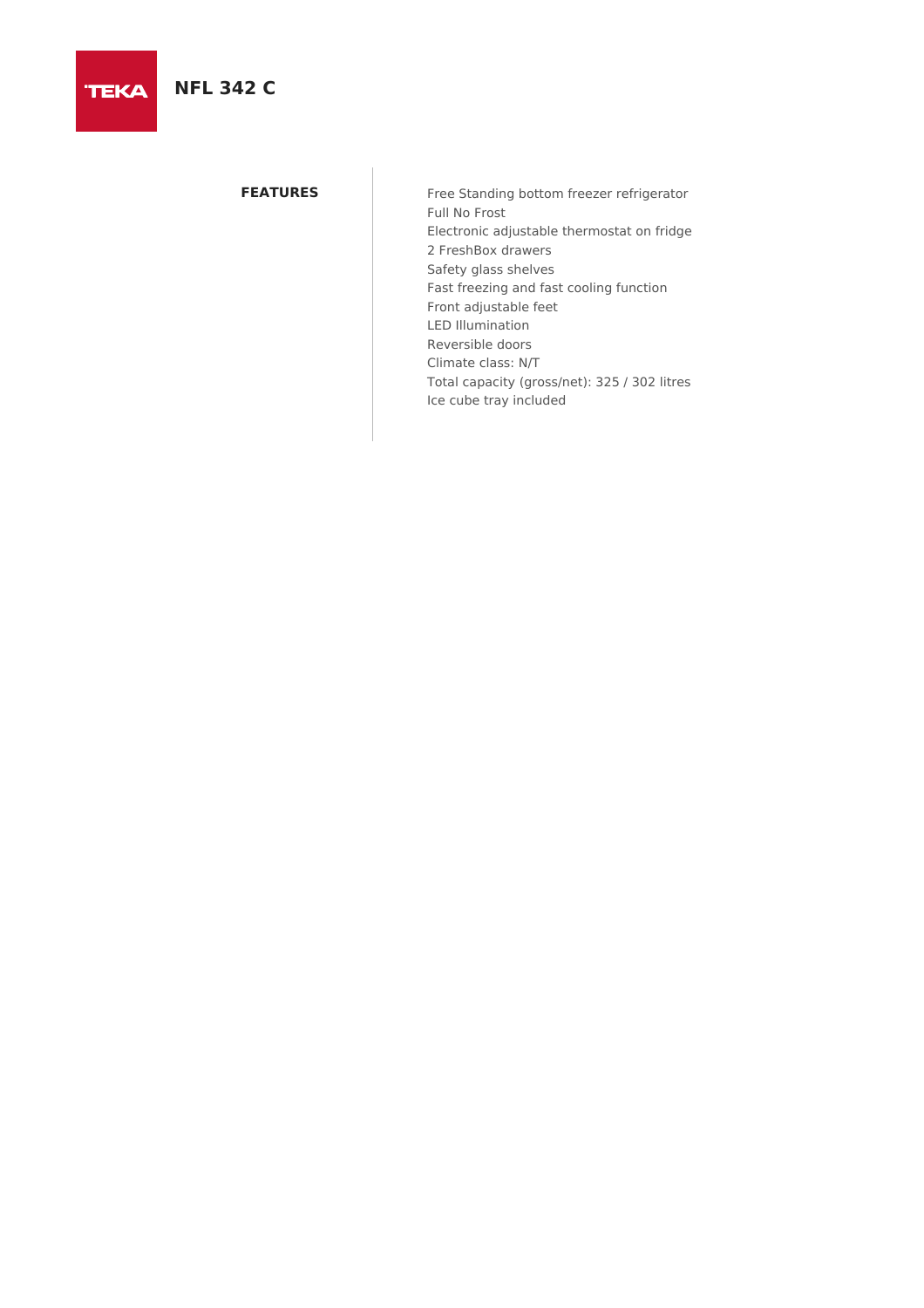**TEKA** 



# **DIMENSIONS**

**Product height (mm):** 1880 **Product width (mm):** 595 **Product depth (mm):** 635 **Product length (mm): Net weight (Kg):** 61

## **TECH SPECS**

**PRODUCT SHEET Cooling system:** FULL NF

**FITTING MEASURES Built-in height (mm):** 1880

**No Frost In Refrigerator Compartment:** Yes **No Frost in freezer compartment:** Yes **Total gross capacity (litres):** 325 **Refrigerator compartment capacity (litres):** 224 **Freezer compartment capacity (litres):** 78 **Freezer classification:** 4 **Freezing capacity:** 4,0 **Annual Consumption (kWh/year):** 235 **Temperature Rise Time (h):** 15 **Climate class:** N/T **Noise level (dB):** 41 **Certificates:** CE, TUV, GS

### **POWER SUPPLY Frequency (Hz):** 50

**Power rate (V):** 220-240 **Power rate (W):** 85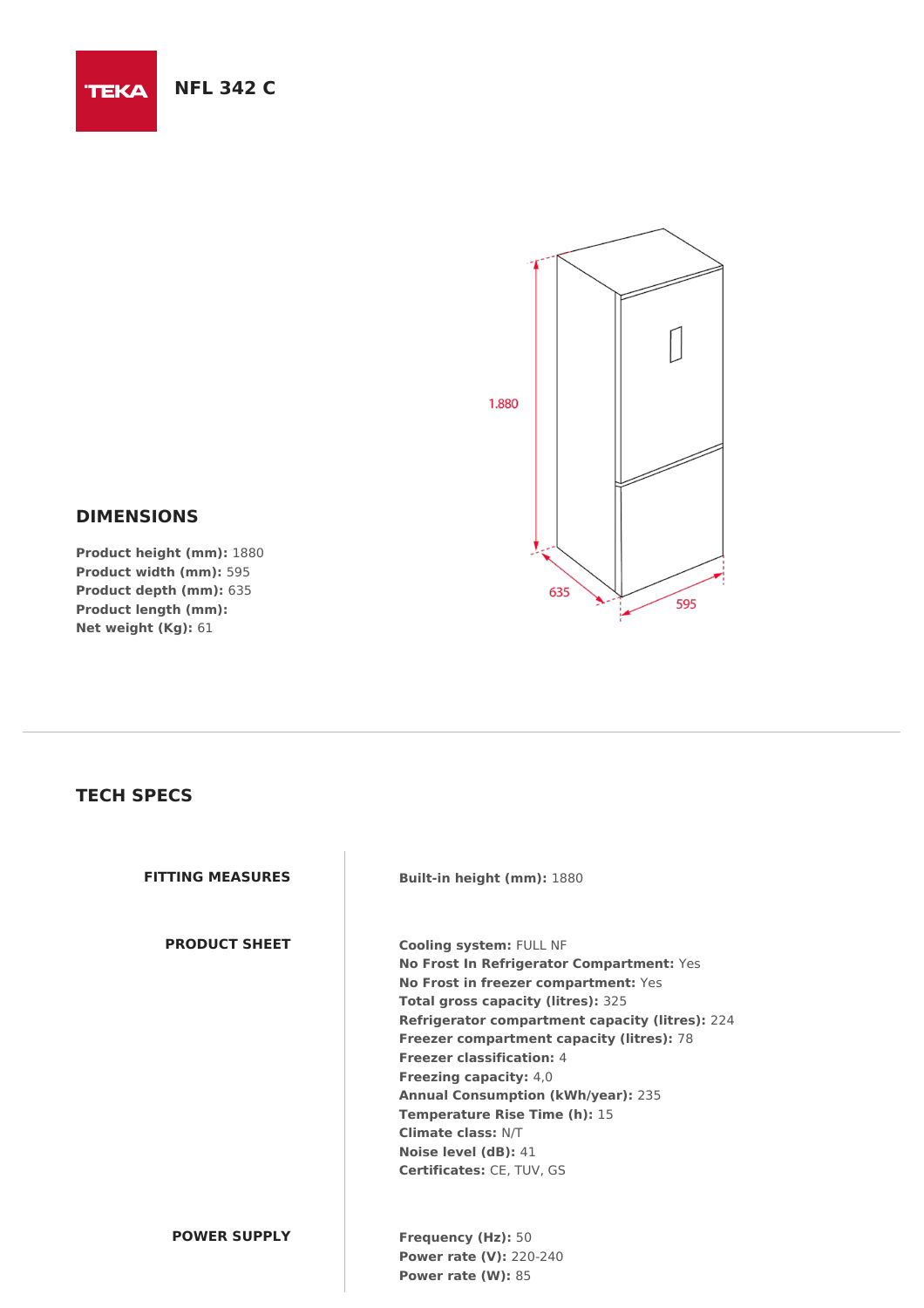**Defrost element power (W):** 170 **Energy consumption (kw/day):** 0,613 **Cable Connection Length (cm):** 1750

#### **PARTICULAR CHARACTERISITICS**

**Type of installation:** Free standing **Automatic defrosting in the refrigeration compartment:** Yes **Automatic defrosting in the freezer compartment:** Yes **Electronic adjustable thermostat:** Yes **Fingerprint proof door:** Yes **Antibacterial treatment:** NO **Cooling set button:** Yes **Fast freezing:** Yes **Fast Cooling Function:** Yes **Inner light:** Yes **Type of inner light:** LED **Reversible doors:** Yes **Integrated handle:** Yes

### **CONTROL INDICATOR LIGHTS Operating light fridge:** Yes

**Fast freezing indicator:** Yes

**EQUIPMENT Antibacterial gasket:** Yes **Multipurpose compartment:** NO **Ice cubes tray:** 1 **Bottle rack type:** NO **Adjustable Feet Back:** Yes **Adjustable feet front:** Yes **Refrigerator adjustable shelves:** Yes **Vegetable drawers:** 2 **Temperature and humidity regulation in drawers:** FRESH BOX